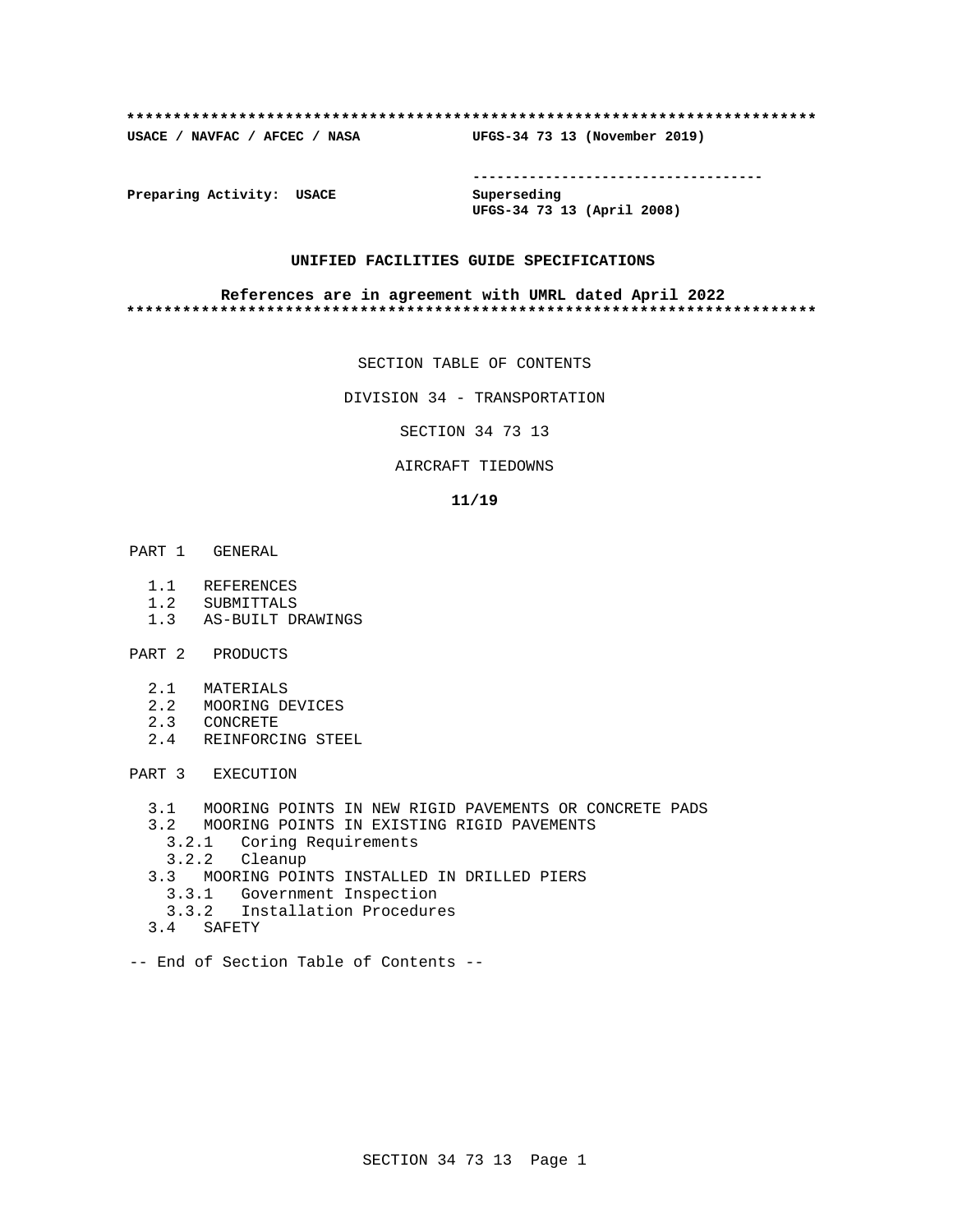USACE / NAVFAC / AFCEC / NASA

--------------------------------------

Preparing Activity: USACE

Superseding UFGS-34 73 13 (April 2008)

UFGS-34 73 13 (November 2019)

## UNIFIED FACILITIES GUIDE SPECIFICATIONS

References are in agreement with UMRL dated April 2022 

SECTION 34 73 13

AIRCRAFT TIEDOWNS  $11/19$ 

\*\*\*\*\*\*\*\*\*\*\* 

> NOTE: This quide specification covers requirements for aircraft tiedowns for Army and Air Force aircraft.

Adhere to UFC 1-300-02 Unified Facilities Guide Specifications (UFGS) Format Standard when editing this guide specification or preparing new project specification sections. Edit this quide specification for project specific requirements by adding, deleting, or revising text. For bracketed items, choose applicable item(s) or insert appropriate information.

Remove information and requirements not required in respective project, whether or not brackets are present.

Comments, suggestions and recommended changes for this guide specification are welcome and should be submitted as a Criteria Change Request (CCR). 

PART 1 GENERAL

NOTE: It is recommended that this specification, and other contract requirements for mooring be coordinated with UFC 3-260-01, Airfield and Heliport Planning and Design.

## 1.1 REFERENCES

NOTE: This paragraph is used to list the publications cited in the text of the guide

specification. The publications are referred to in the text by basic designation only and listed in this paragraph by organization, designation, date,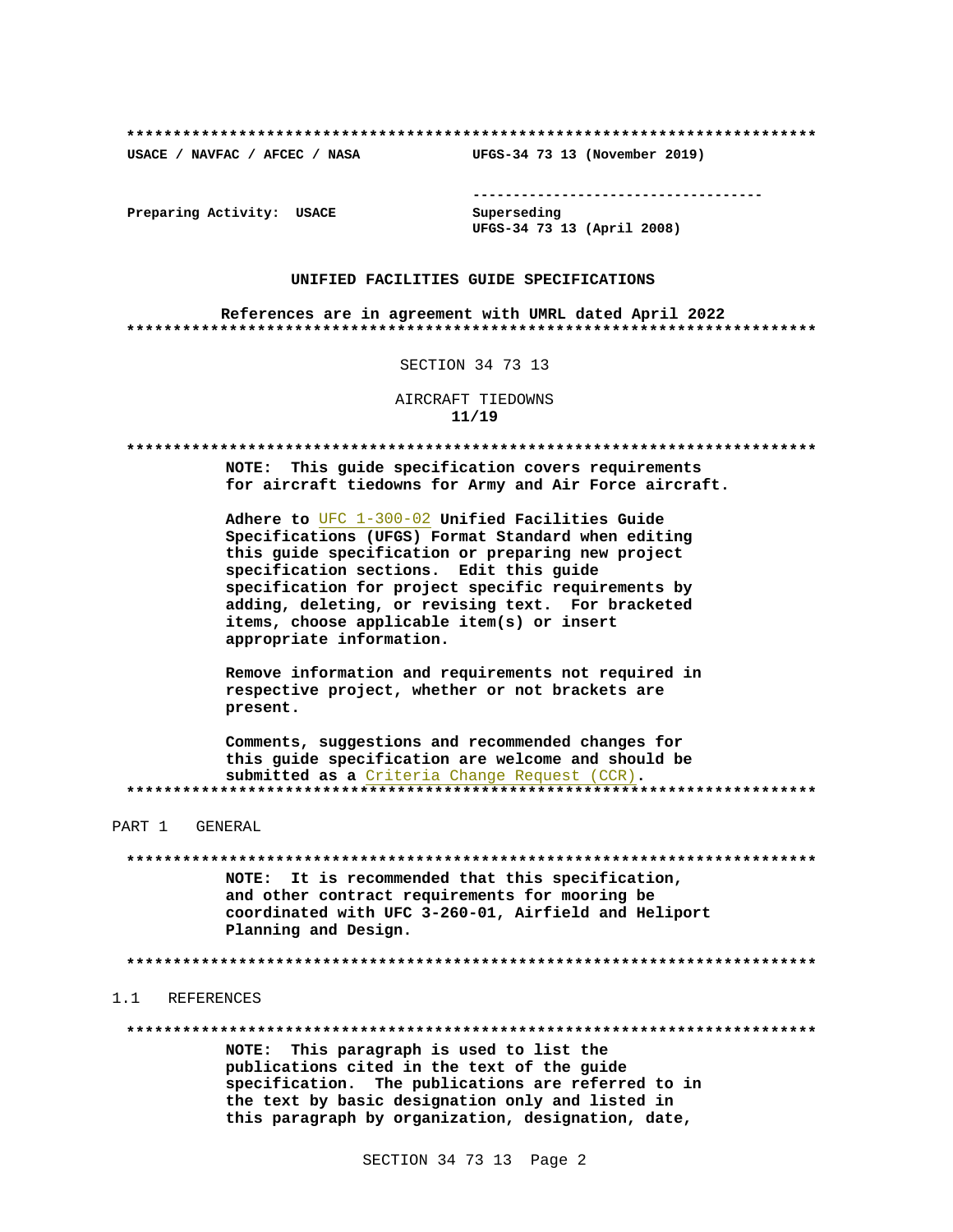and title.

Use the Reference Wizard's Check Reference feature when you add a Reference Identifier (RID) outside of the Section's Reference Article to automatically place the reference in the Reference Article. Also use the Reference Wizard's Check Reference feature to update the issue dates.

References not used in the text will automatically be deleted from this section of the project specification when you choose to reconcile references in the publish print process. 

The publications listed below form a part of this specification to the extent referenced. The publications are referred to within the text by the basic designation only.

AMERICAN WELDING SOCIETY (AWS)

|  | AWS D1.4/D1.4M | (2011) Structural Welding Code - |  |
|--|----------------|----------------------------------|--|
|  |                | Reinforcing Steel                |  |

ASTM INTERNATIONAL (ASTM)

|           | <b>ASTM A615/A615M</b> | (2020) Standard Specification for Deformed<br>and Plain Carbon-Steel Bars for Concrete<br>Reinforcement               |
|-----------|------------------------|-----------------------------------------------------------------------------------------------------------------------|
|           | ASTM C94/C94M          | (2021b) Standard Specification for<br>Ready-Mixed Concrete                                                            |
| ASTM C309 |                        | (2019) Standard Specification for Liquid<br>Membrane-Forming Compounds for Curing<br>Concrete                         |
| ASTM C536 |                        | (1983; R 2018) Standard Test Method for<br>Continuity of Coatings in Glassed Steel<br>Equipment by Electrical Testing |
|           |                        |                                                                                                                       |

NATIONAL INSTITUTE FOR OCCUPATIONAL SAFETY AND HEALTH (NIOSH)

| NIOSH 81-123 | (1981) Occupational Health Guideline for |                                          |  |  |  |  |  |
|--------------|------------------------------------------|------------------------------------------|--|--|--|--|--|
|              |                                          | Chemical Hazards, (Vols. I, II, and III) |  |  |  |  |  |

## 1.2 SUBMITTALS

NOTE: Review submittal description (SD) definitions

> in Section 01 33 00 SUBMITTAL PROCEDURES and edit the following list, and corresponding submittal items in the text, to reflect only the submittals required for the project. The Guide Specification technical editors have classified those items that require Government approval, due to their complexity or criticality, with a "G." Generally, other submittal items can be reviewed by the Contractor's Quality Control System. Only add a "G" to an item,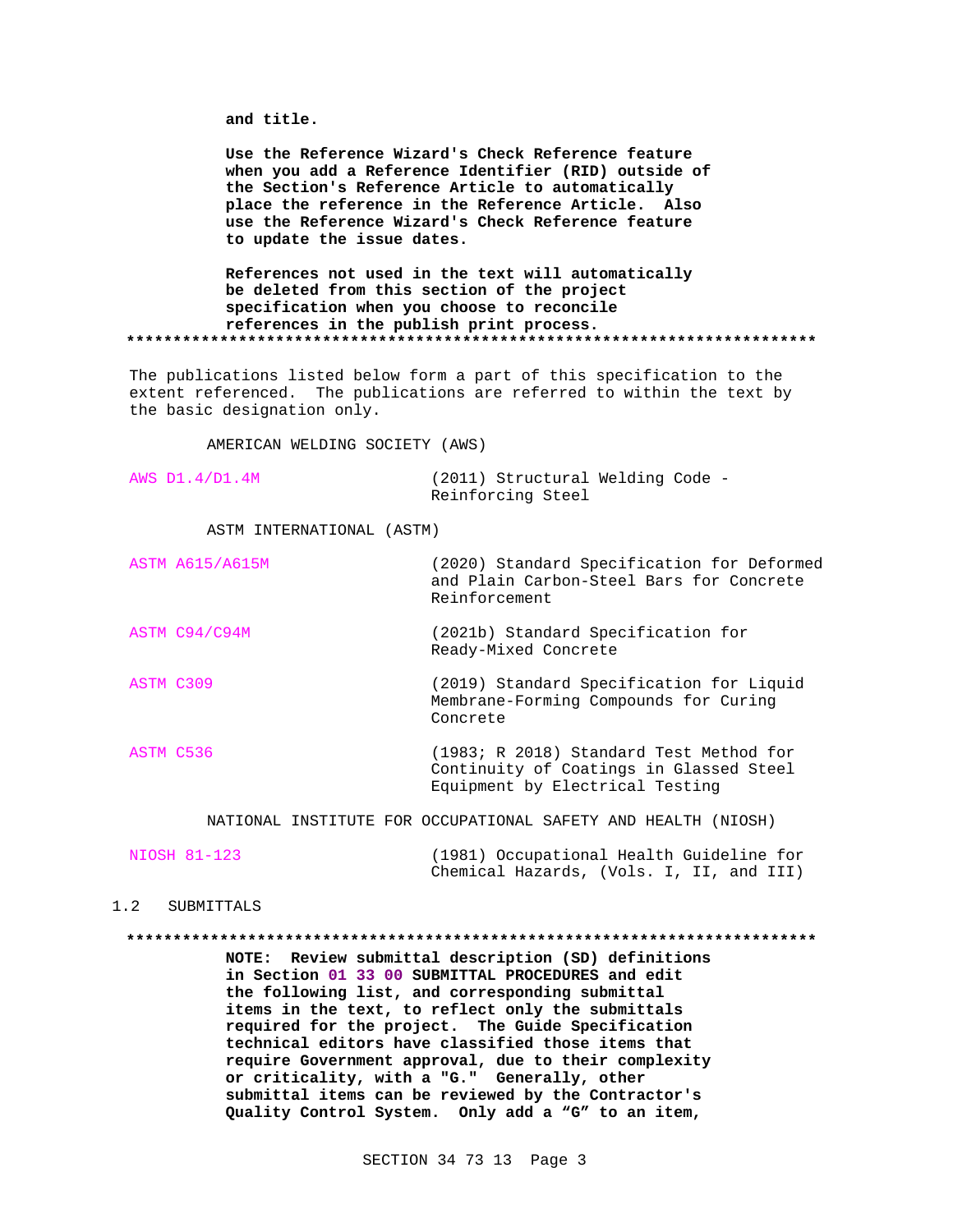if the submittal is sufficiently important or complex in context of the project.

For Army projects, fill in the empty brackets following the "G" classification, with a code of up to three characters to indicate the approving authority. Codes for Army projects using the Resident Management System (RMS) are: "AE" for Architect-Engineer; "DO" for District Office (Engineering Division or other organization in the District Office); "AO" for Area Office; "RO" for Resident Office; and "PO" for Project Office. Codes following the "G" typically are not used for Navy, Air Force, and NASA projects.

The "S" classification indicates submittals required as proof of compliance for sustainability Guiding Principles Validation or Third Party Certification and as described in Section 01 33 00 SUBMITTAL PROCEDURES.

Choose the first bracketed item for Navy, Air Force and NASA projects, or choose the second bracketed item for Army projects. 

Government approval is required for submittals with a "G" or "S" classification. Submittals not having a "G" or "S" classification are [for Contractor Quality Control approval.][for information only. When used, a code following the "G" classification identifies the office that will review the submittal for the Government.] Submit the following in accordance with Section 01 33 00 SUBMITTAL PROCEDURES:

SD-02 Shop Drawings

As-Built Drawings; G[, [\_\_\_\_]]

SD-06 Test Reports

Concrete;  $G[$ ,  $[\underline{\hspace{1cm}}]]$ 

SD-07 Certificates

Mooring Devices

Reinforcing Steel

### $1.3$ AS-BUILT DRAWINGS

Submit as-built drawings that provide current factual information, including deviations from and amendments to the drawings and changes in the work, concealed and visible.

### PART 2 PRODUCTS

 $2.1$ MATERIALS

> Do not use a combination of materials that forms an electrolytic couple, which accelerates corrosion in the presence of moisture, unless moisture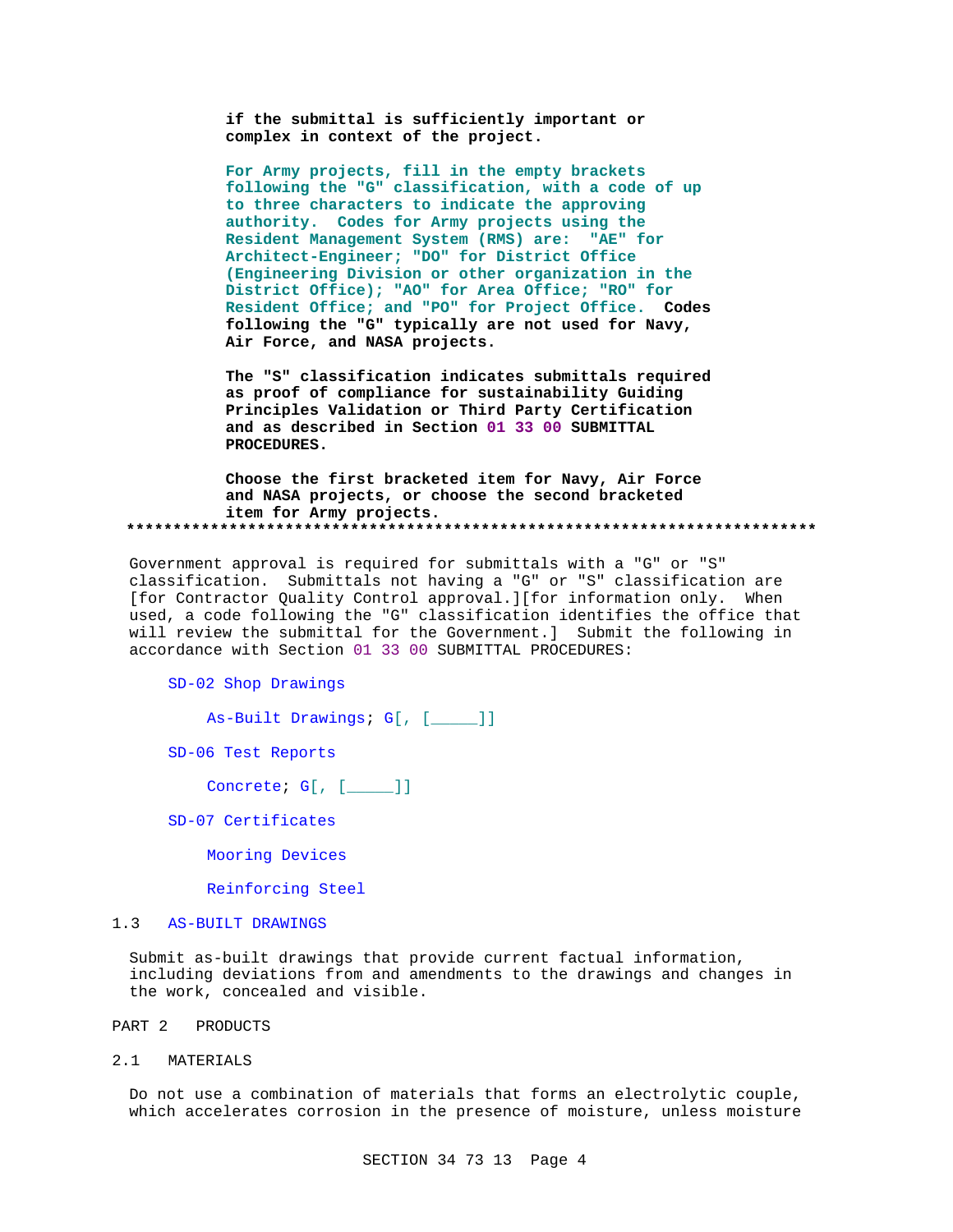is permanently excluded from the junction of such metals.

## 2.2 MOORING DEVICES

Cast mooring devices in ductile iron 80-55-06 in accordance with ASTM C536, unless otherwise indicated. Show the device in the contract drawings. Submit certificates of compliance on the devices stating that the mooring devices meet the specified requirements.

## 2.3 CONCRETE

### **\*\*\*\*\*\*\*\*\*\*\*\*\*\*\*\*\*\*\*\*\*\*\*\*\*\*\*\*\*\*\*\*\*\*\*\*\*\*\*\*\*\*\*\*\*\*\*\*\*\*\*\*\*\*\*\*\*\*\*\*\*\*\*\*\*\*\*\*\*\*\*\*\*\***

**NOTE: High-early-strength (Type III) cement is recommended. If Type III cement is not available, Types I and II cement are acceptable. However, Types I and II will increase the downtime before the mooring eye can be engaged. Allow the concrete to achieve a minimum compressive strength of 35 MPa 5000 psi before subjecting the tie-down to loading conditions. A 40 MPa 6000 psi concrete with Type III cement could be loaded in 48 to 72 hours. Conversely, a 40 MPa 6000 psi mix with Type I or II cement cannot be loaded for 12 to 14 days.**

**A 28-day 40 MPa 6000 psi compressive strength concrete is required for mooring point installation in drilled piers and in cored existing pavements. New rigid pavement 150 mm 6 inc or greater in thickness with a minimum 90-day flexural strength of 3.5 MPa 500 psi will be adequate for cast-in-place mooring point installation. Remove this paragraph if concrete is not required. If concrete is specified in another section, delete this paragraph. \*\*\*\*\*\*\*\*\*\*\*\*\*\*\*\*\*\*\*\*\*\*\*\*\*\*\*\*\*\*\*\*\*\*\*\*\*\*\*\*\*\*\*\*\*\*\*\*\*\*\*\*\*\*\*\*\*\*\*\*\*\*\*\*\*\*\*\*\*\*\*\*\*\***

Submit complete concrete mix design including all cement, aggregate, and concrete tests and compliance certificates. Use concrete in accordance with [Section 32 13 14.13 CONCRETE PAVING FOR AIRFIELDS AND OTHER HEAVY DUTY PAVEMENTS] [ASTM C94/C94M]. Use air entrained concrete havinga minimum compressive strength of 40 MPa 6000 psi. Use concrete with the following properties: nominal maximum aggregate size of 25 mm 1 in, air content of 6 percent, and a maximum slump of [100 mm 4 in for drilled piers] [and] [50 mm 2 in for all other applications].

## 2.4 REINFORCING STEEL

Use reinforcing steel in accordance with ASTM A615/A615M Grade 40 or 60 for #4 tie bars and Grade 60 for #6 vertical bars. Weld steel into cages in accordance with AWS D1.4/D1.4M and insert securely in the piers, in position and alignment, as shown in the drawings, prior to concrete placement. Submit certificates of compliance stating that the reinforcing steel meets the specified requirements.

## PART 3 EXECUTION

3.1 MOORING POINTS IN NEW RIGID PAVEMENTS OR CONCRETE PADS

Install the mooring device within plus or minus 50 mm 2 in of the location shown on the contract drawings. Set the top of the mooring device within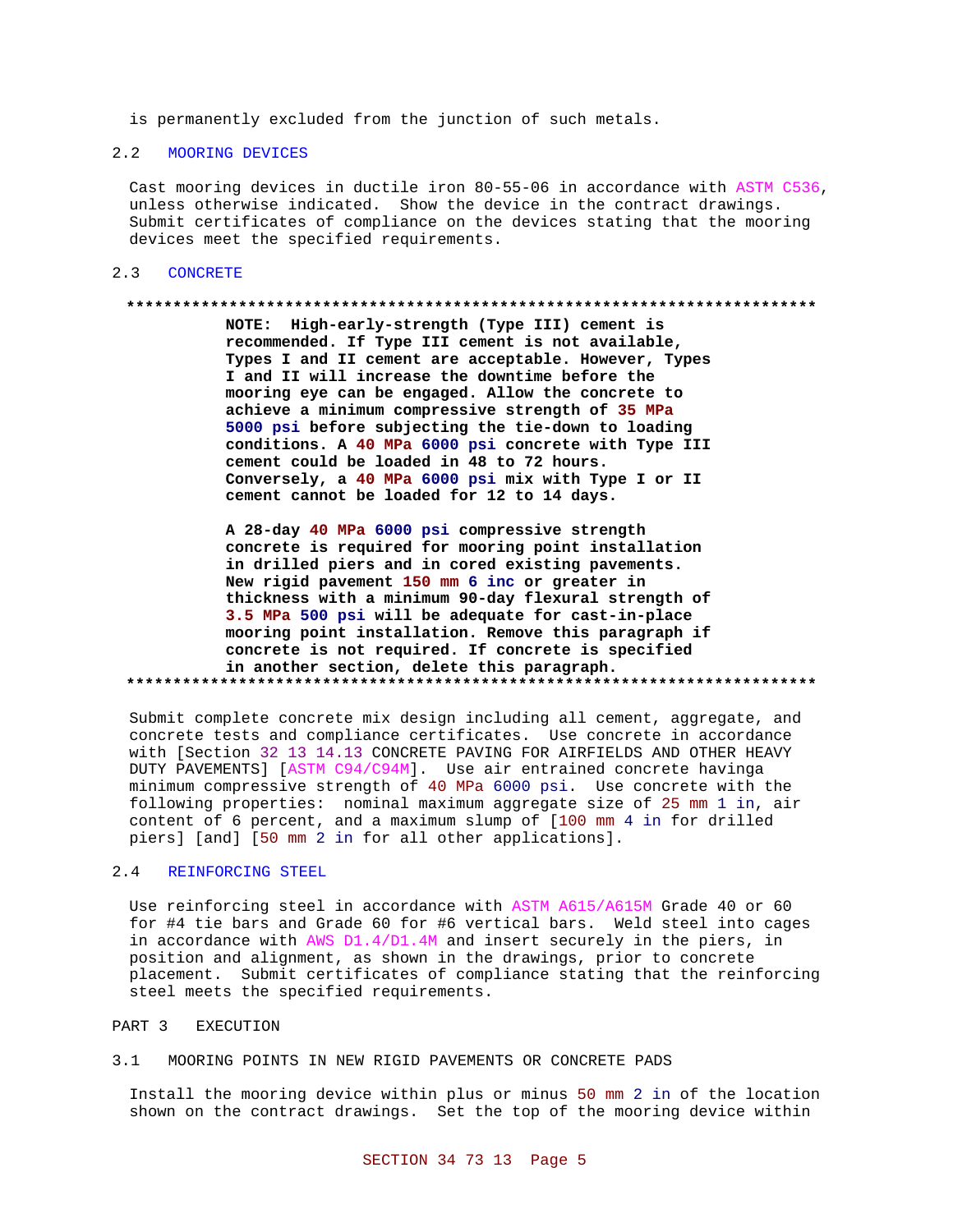6 mm 1/4 in of the plan pavement surface elevation, but not higher than the pavement surface. Install the mooring device prior to placement of the concrete pavement. Place concrete and reinforcement in accordance with Section [03 30 00 CAST-IN-PLACE CONCRETE] [03 30 53 MISCELLANEOUS CAST-IN-PLACE CONCRETE]. Keep hand finishing of the concrete around the mooring devices to a minimum.

### $3.2$ MOORING POINTS IN EXISTING RIGID PAVEMENTS

# NOTE: Existing rigid pavement must be equal to or greater than 150 mm 6 in thick and in good condition, with very few cracked slabs. This is required to provide adequate mass to resist the horizontal component of the mooring point load.

Install the mooring points, unless otherwise indicated, in 305 plus or minus 13 mm 12 plus or minus 1/2 in diameter holes cored through the pavement. Drill the core holes within plus or minus 38 mm  $1-1/2$  in of the location shown in the contract drawings. Install the mooring device and attached grounding rod within plus or minus 13 mm 1/2 in of the center of the core hole. Install the top of the mooring device within 6 mm 1/4 in of the surrounding pavement surfaces, but not higher.

### $3.2.1$ Coring Requirements

Core the holes using rotary, non-percussion drilling techniques. Check that the sides of the core hole are perpendicular to the pavement surface. Once the pavement is cored, excavate base course as shown in the drawings. Clean the sides of the core hole of latence and roughen by sand blasting. Place the concrete around the mooring device in two or more lifts. Place the first lift to within 125 plus or minus 6.5 mm 5 plus or minus 1/4 in of the pavement surface and consolidate by spud vibrators. Place the second lift and consolidate by internal vibration. Finish and texture the surface of the concrete to match the adjacent pavement surface and elevation. Uniformly apply curing compound meeting the requirements of ASTM C309 at a coverage of not more than 4.5 square m/L 200 square ft per gal.

### $3.2.2$ Cleanup

Control all operations to minimize the amount of dust, dirt, debris and laitance in the work area. Clean all dirt, dust, debris, or laitance from coring or concreting operations, from the pavement surfaces prior to final acceptance.

### $3.3$ MOORING POINTS INSTALLED IN DRILLED PIERS

Coordinate excavation of piers so that reinforcing steel and concrete placement is a continuous operation performed the same day that the excavation is completed. Do not leave excavations open overnight. Place concrete within 3 hours after approval of the completed pier excavation. Use pier drilling equipment having the minimum torque capacity and downward force capacity for the contract site conditions.

### $3.3.1$ Government Inspection

The Contracting Officer will inspect each drilled pier excavation. Do not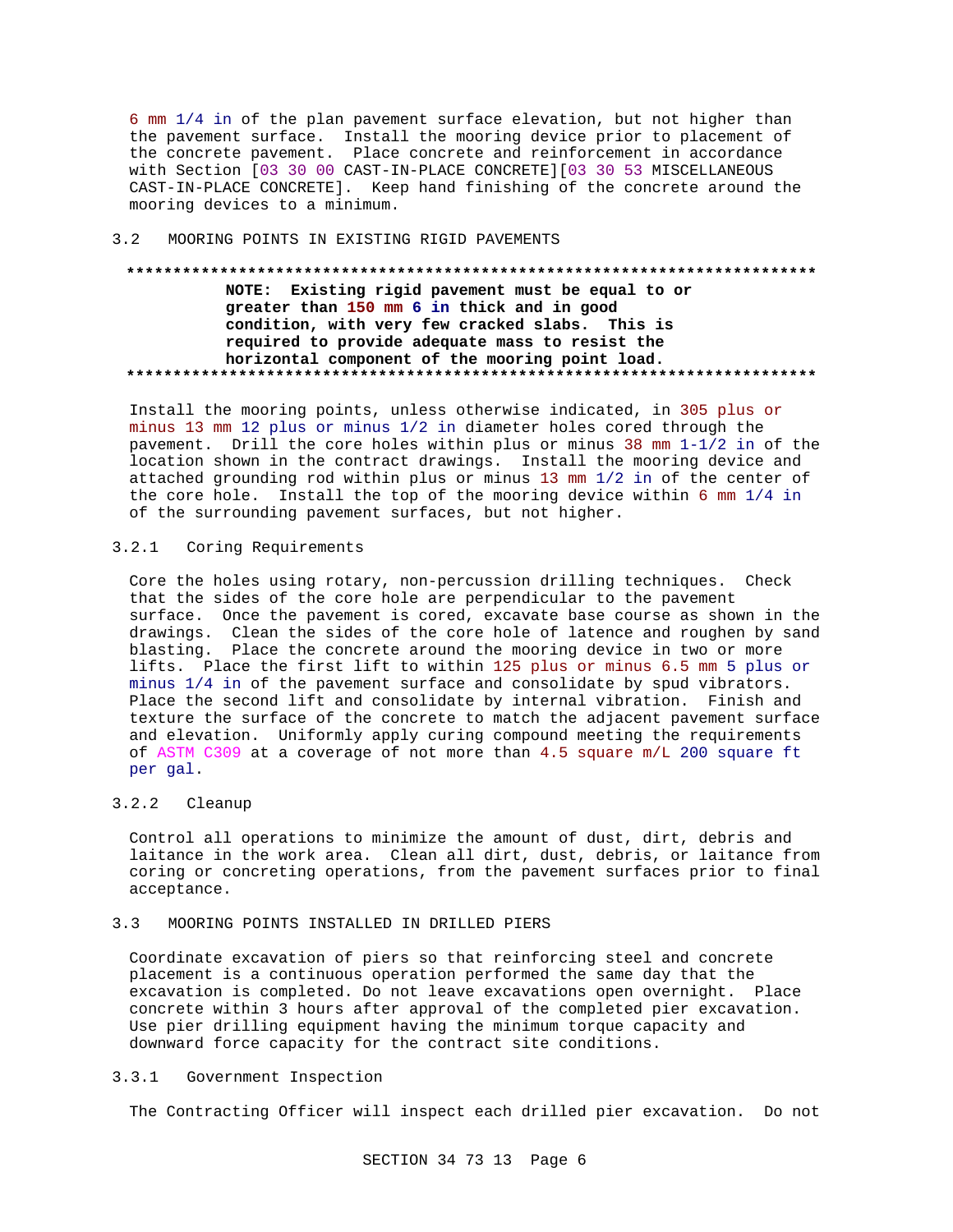place concrete until the excavation has been approved. Make equipment used for drilled pier excavations available to the Contracting Officer for inspection and approval.

3.3.2 Installation Procedures

Excavate piers to the depths and dimensions shown in the drawings. Core drill piers through pavements. Clean bottoms of piers of loose or soft material and leveled. Dispose of excavated material in accordance with Section 31 00 00 EARTHWORK. Perform the following:

- a. Adequately and securely protect the surrounding base courses, subgrade, and soil against cave-ins, displacement of the surrounding earth, and retention of ground water by means of temporary steel casings. Use casings with outside diameters not less than the indicated shaft sizes and a minimum thickness of 6 mm 1/4-in. Withdraw steel casings as the concrete is being placed, maintaining sufficient head of concrete within the casing to prevent extraneous material from falling in from the sides and mixing with the concrete. Allow casings to be jerked upward a maximum of 100 mm 4 in to break the bottom seal; but, thereafter, remove with a smooth, continuous motion.
- b. Clean and oil the inside of steel casing before reuse.
- c. Remove water that flows into the excavations and water from the excavation bottom prior to concrete placement. The maximum permissible depth of water is 50 mm 2 inch. In the event of a severe water condition that makes it impossible or impractical to dewater the excavation, place concrete using underwater tremie after water movement has stabilized.
- d. Fill the entire shaft excavation with concrete of the approved mix design. Place concrete continuously as practical while preventing segregation of the wet mix and dislodging of soil within the sidewalls of the excavation. Place concrete by pumping or drop chutes in dry holes and by tremie or pumping in wet holes. Keep the discharge a minimum of 305 mm 1 ft below the fresh concrete surface during placement. Deposit concrete continuously as practical to prevent formation of cold joints within each pier. Immediately consolidate the freshly deposited concrete within the upper 1.5 m 5 ft using spud vibrators.
- e. Correct any pier out-of-center or out-of-plumb beyond the specified tolerance for compliance; the Contractor will bear any cost of correction. Do not allow cross sections of shafts to be less than design dimensions as shown in the drawings. Install piers at the locations designated on the approved project plans within 50 mm 2 in of the design centerline locations.
- f. Install the mooring device within plus or minus 25 mm 1 in of the center of the drilled pier. Measure that the top of the mooring device is within 6 mm 1/4 in of the top of the pier, but not higher.
- g. Replace all piers found to be out-of-tolerance at no additional cost to the government.
- h. Provide protection around top of the excavation to prevent debris from being dislodged into the excavation and concrete.